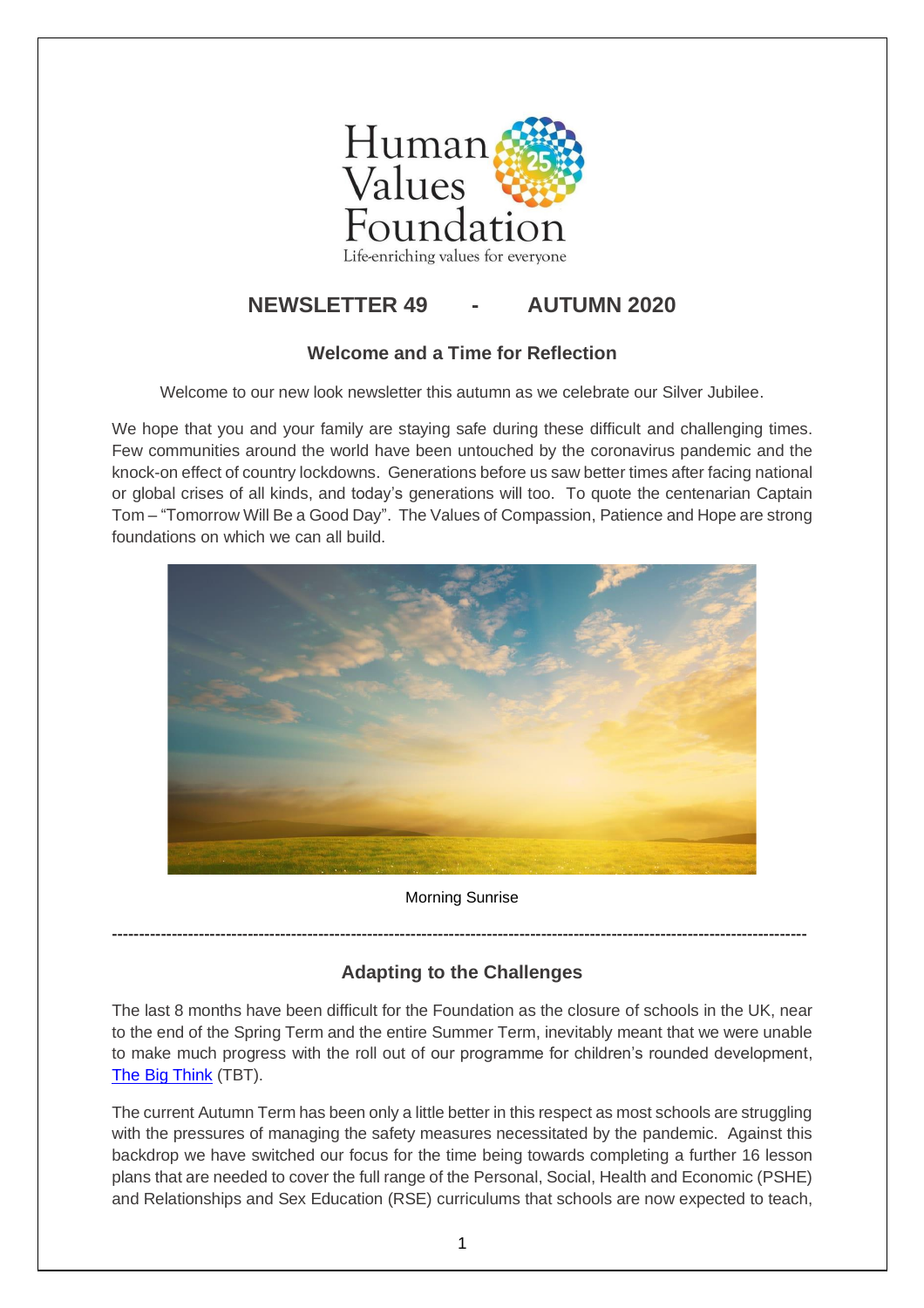and developing our TBT training for teachers. Our Curriculum Developer, Sarah Pengelly, has conducted some TBT training online as well as face-to-face in schools.

On 1 October she ran a free online session for teachers to show how TBT resources support wellbeing and safeguarding for pupils and staff and how they meet the new RSE expectations. We propose to offer similar, free, online sessions monthly.

We are also working on the development of a Community Values in Action Dialogue series to use in schools to help engage the wider community in school-based social action projects.



### **We are pleased to be involved with these Inspirational Organisations**

**--------------------------------------------------------------------------------------------------------------------------------**

[Diverse Educators,](https://www.diverseeducators.co.uk/religion-and-belief/) a new company formed in February, is on a mission to promote inclusive values in schools such as Belonging and Acceptance. They are working to promote 9 Protected Characteristics including Race, Sex, Gender and Disability. The Big Think features in their Religion and Belief section alongside other programmes that champion an inclusive culture in schools.

Mentally Healthy Schools [and the Anna Freud Centre](https://www.mentallyhealthyschools.org.uk/resources/coronavirus-returning-to-school-toolkit-8/?page=1&IssuePageId=12639) produce expert training and resources about mental health in schools. The TBT free mini programme, [Circles of CARE](https://www.thebigthinkcommunity.org/) that we created earlier this summer to help children connect with each other again in caring ways on returning to school, features in their collection of COVID-19 toolkits that schools could find very useful.



**--------------------------------------------------------------------------------------------------------------------------------**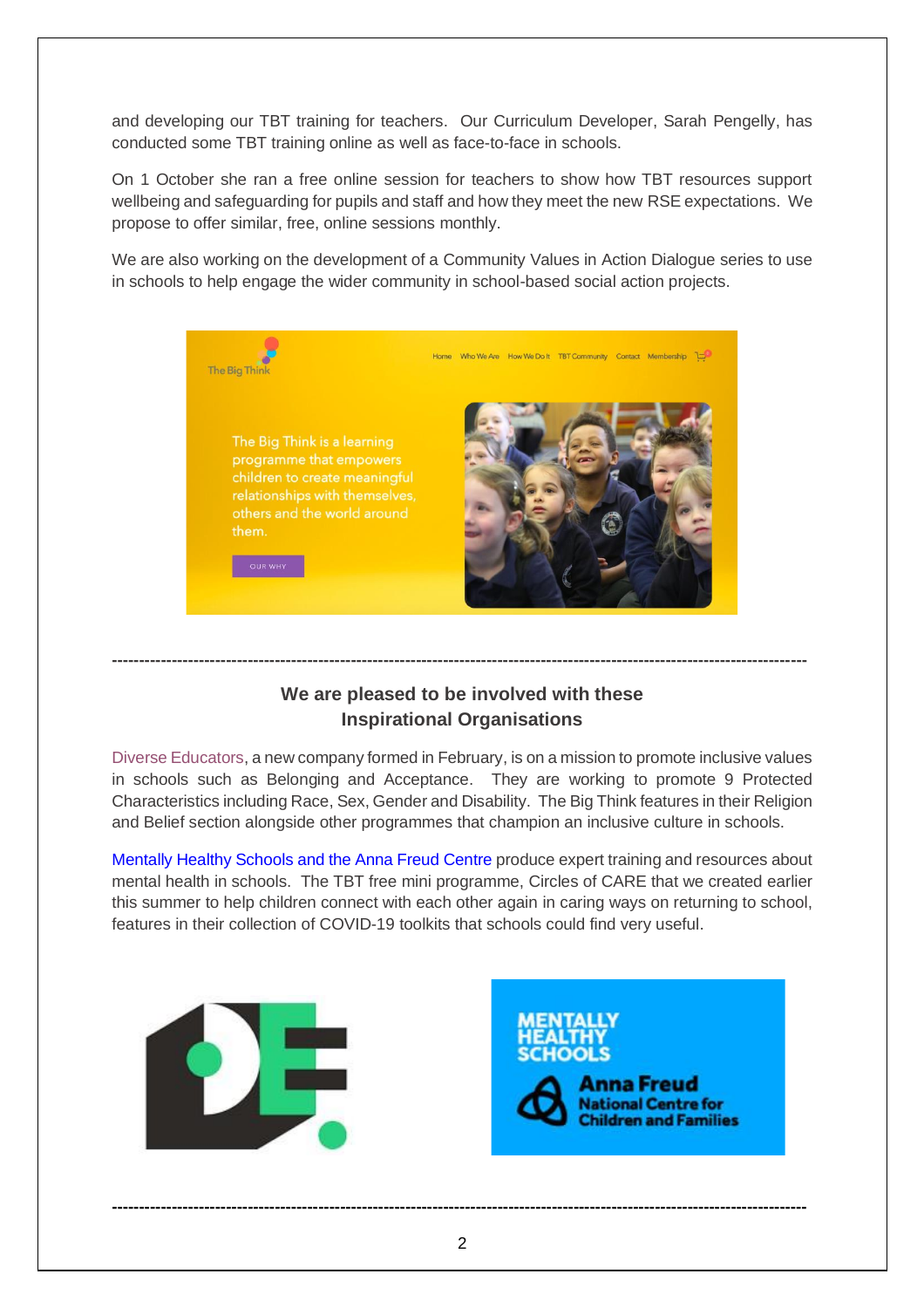#### **World Values Day 2020**

[World Values Day](https://www.worldvaluesday.com/) (WVD) this year was held on 15 October 2020. An annual campaign to increase the awareness and practice of values around the world, this year's theme was about 'Values in Action'. Individuals and organisations of all kinds were invited to act on their values and share those actions via social media.

The social media campaign proved to be amazing. Congratulations go to the WVD team and our Chair, Charles Fowler, who is closely involved in organising and co-ordinating World Values Day. On Twitter alone, the WVD potential reach was 75 million people across 67 countries. Other social media channels - LinkedIn, Facebook and Instagram, also showed record activity both before and on the day.

The other WVD big online activity was the ['Valuesthon',](https://www.worldvaluesday.com/valuesthon/) a rolling series of events, running back-toback and sometimes at the same time from New Zealand at the beginning of the day through to the west coast of the US and Canada at the end of the day. Some 32 events of all kinds appeared in the Valuesthon and covered a multitude of contexts.

The ultimate event of the Valuesthon was the annual Values-based Education Conference held online on 16 October. Sarah Pengelly facilitated a workshop for us at the conference. It was well attended and very well received.





Hospital Staff in Northern Ireland Valuesthon: World Values Day Knowledge Cafe

… and to end this section, click [here](https://www.youtube.com/watch?v=igvyUNkNEak) to watch the WVD 2020 animation, which we are sure will put a smile on everyone's face.

**--------------------------------------------------------------------------------------------------------------------------------**

### **A Proud Partner of WVD … How the Foundation joined in to celebrate World Values Day**

One of TBT's new sub-values is Pride (which comes under our core value TRUTH). Clearly it is a potentially tricky value as it can have both positive and negative connotations. We thought it links well with the puberty element of the new RSE requirements and so commissioned author Yasmin Floyer to write a playscript highlighting the common worries that Year 5 and 6 children have about changes happening or not happening to their bodies as they approach puberty. Sarah Pengelly piloted this session with Year 6 in TBT school, St Paul's and All Hallows' Juniors in London.

Further thought was given to this sensitive subject, and as we wanted to celebrate WVD and show a value in action, our collaboration with dance charity [Streetz Ahead](http://www.streetzahead.org/) was born. We were offered their lead instructor Zak Harry to run 4 sessions with seventeen Year 6 girls at St Paul's and All Hallows' School to create a performance based on pride in our bodies. This culminated in a showcase [film](https://www.youtube.com/watch?v=aYNBgma2XUY&feature=youtu.be) which was released on World Values Day.